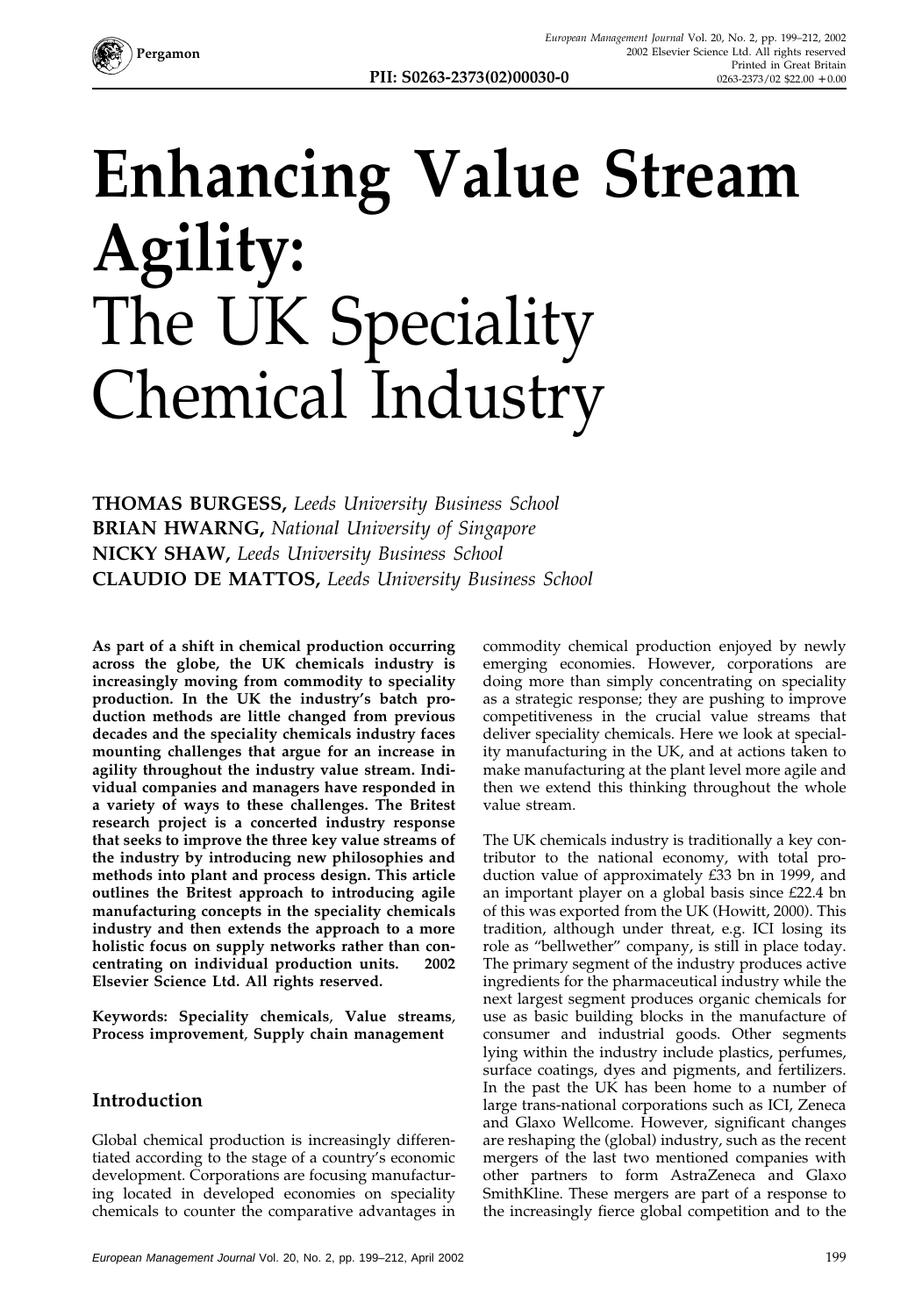changing nature of the chemicals industry. The high level of competition is evident in that although UK chemical exports are substantial, imports have captured 63% of the UK market (Howitt, 2000). Recently the industry has come under increasing pressure, particularly in commodities, from competition from lower cost economies, e.g. China and India. The UK based industry is continuing to evolve away from commodity products and moving more towards producing low volume, high value added speciality chemicals with the intention of leaving high volume, low value added to more emergent manufacturing countries.

The speciality chemical industry is fundamentally important to modern economies with its products used by every consumer industry and in every industry application (Howitt, 2000). However, the increased competition in the industry and other significant factors such as customer requirements for faster response than hitherto means that companies, and the value streams that they are positioned within, need to be more agile to respond to the challenges of this new regime. Surprisingly, despite the present and growing importance of the speciality market, UK industry relies substantially on methods of batch production that have little changed over the last half century. Major industry players believe that if the UK industry is to survive then companies need to move on from this traditional approach to manufacturing and thus imbue the industry value streams with increased agility. In this paper we illustrate via case studies this fundamental challenge to the industry and explore some of the ways that this challenge can be grasped. In particular we highlight the results of a particular industry and academia response to render more agile the key manufacturing elements of the industry's value streams.

This paper starts by taking a brief look at the concept of agility. Next the characteristics of the industry are examined and a value stream view articulated. The driving forces that are moving the industry towards this more agile regime are highlighted and illustrated by industry "snapshots". Some ways of enhancing agility are then investigated and in particular an approach developed within a 3-year multi-disciplinary research project, **Britest**, is presented. The approach is then extended in scope to apply to supply networks before concluding the paper.

### **Agility**

The important manufacturing philosophy of leanness (Womack *et al*., 1990) has impacted significantly on Western manufacturing in recent decades. However, more recently the philosophy of agility (Goldman *et al*., 1995) has been advocated to address what is seen as a gap in the capabilities of lean thinking (Christopher, 2000). However the nature and content

of both philosophies are subject to debate, perhaps more so in the case of agility given its more recent appearance (Burgess, 1994). In their previously cited key contribution Goldman, Nagel and Preiss (1995, p. 42) describe agility, in very general terms, as follows: "Agility entails a continual readiness to change, sometimes to change radically". Agility can also be seen as the ability to use market knowledge and to exploit profitable opportunities in a volatile market place (Naylor *et al*., 1999).

In some respects agility can be interpreted as a return to emphasizing flexibility, but in a more dynamic sense than hitherto, by privileging new product or new supply capability introduction. While leanness is seen to focus on resource frugality, i.e. keeping costs to a minimum, agility is seen as more clearly addressing the need to respond speedily to changes in customer requirements (Christopher, 2000). In the context of the chemical industry it can be argued that lean thinking is ideal for commodity production, where price is often the order winner, while agility is more suited to speciality production where delivery times can be the key order-winning criterion. Unfortunately such a renewed emphasis on flexibility, if agility is interpreted in this way, does not augur well for UK industry given its past poor record on improving flexibility (Ackroyd and Procter, 1998).

### **The UK Industry**

Arora, Landau and Rosenberg (1998) give three reasons why the chemical industry is important:

- 1. chemicals were the first science-based high-technology industry whose inception can be traced back to the dyestuffs industry of the 1850s;
- 2. the sheer size of the industry;
- 3. its role in providing products and technologies that support other industrial sectors.

In the 1830s through to the 1870s Britain dominated the world's chemical industry, but advantages slipped away and Germany became pre-eminent. The First World War shattered Germany's industry, led to the expropriation of its technology and resulted in Britain catching up while the industry in the USA grew in strength. In the mid-1920s both Germany and Britain sought to re-affirm their positions by establishing companies that would be national standard bearers; in Britain's case Imperial Chemical Industries was formed in 1926 by merging a number of smaller companies. Similar industrial consolidation took place in the USA but the two areas, America and Europe, differed to the extent that America relied on cheap petroleum as the feedstock while Europe relied on coal. The Second World War once again devastated the German chemical industry but this was rebuilt in the succeeding decades. However, the war led to USA gaining the dominant global position